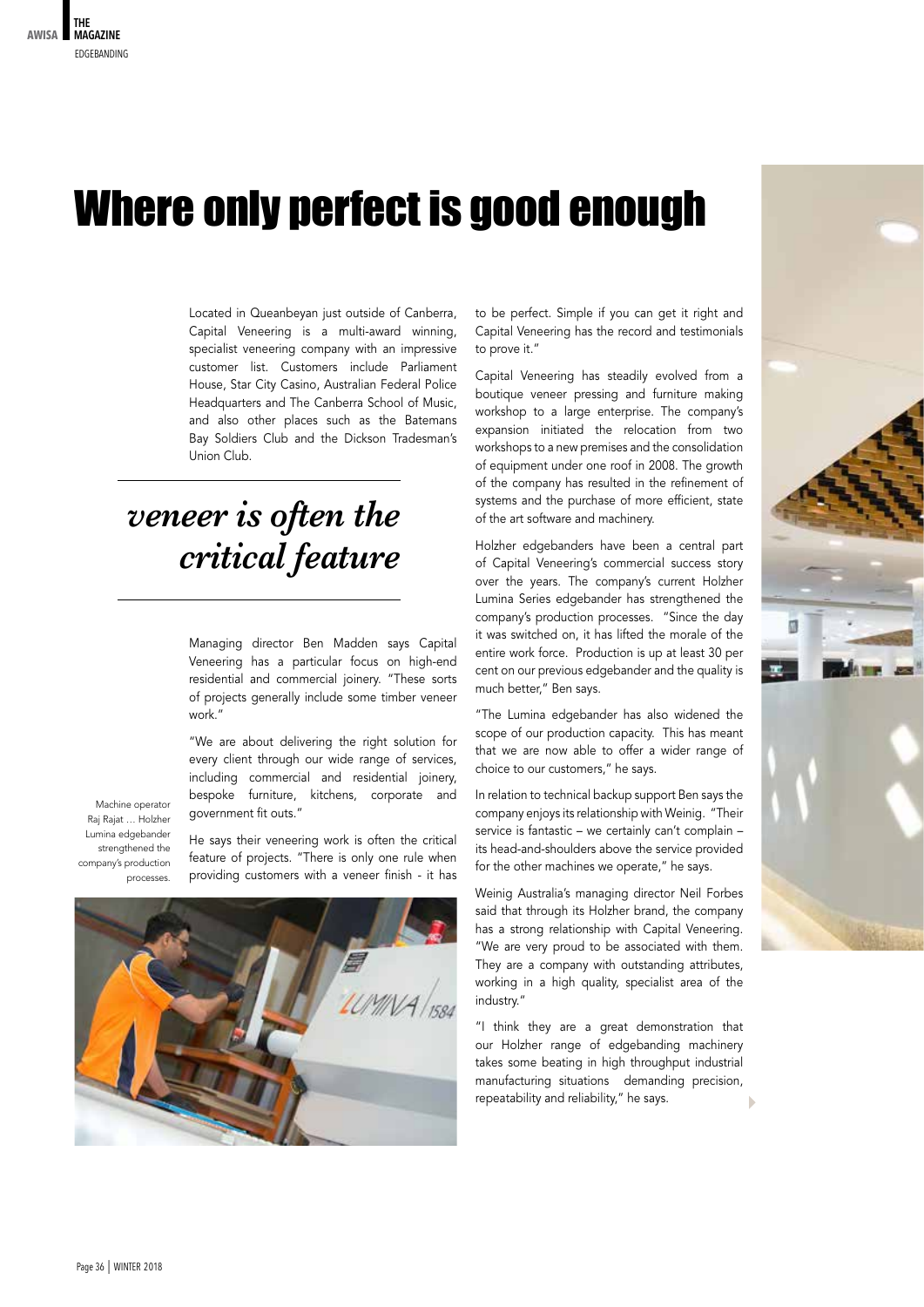

Canberra Centre Mall, Food Court … veneer ceiling panels an important feature of this project.



 Ben Madden has only one rule when providing customers with a veneer finish, it has to be perfect.